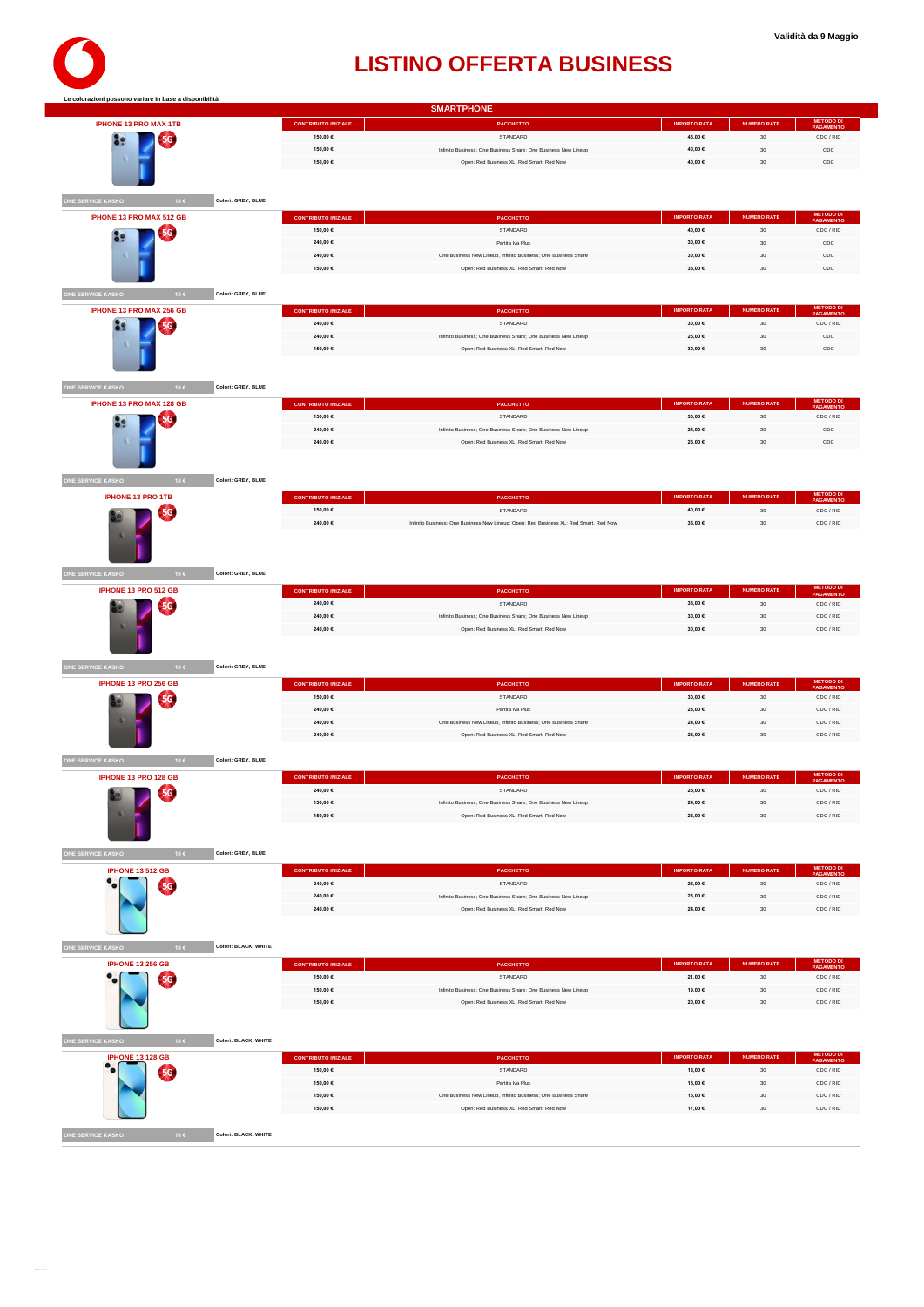

|                                                         |                                          | <b>SMARTPHONE</b>                                                                                                                                                            |                           |                    |                               |
|---------------------------------------------------------|------------------------------------------|------------------------------------------------------------------------------------------------------------------------------------------------------------------------------|---------------------------|--------------------|-------------------------------|
|                                                         |                                          |                                                                                                                                                                              |                           |                    |                               |
| IPHONE 13 MINI 256 GB                                   | <b>CONTRIBUTO INIZIALE</b>               | PACCHETTO                                                                                                                                                                    | <b>IMPORTO RATA</b>       | <b>NUMERO RATE</b> |                               |
| <b>5G</b><br>c                                          | 150,00 €                                 | STANDARD                                                                                                                                                                     | 18,00 €                   | $_{\rm 30}$        | CDC / RID                     |
|                                                         | 150.00 $6$                               | Infinito Business: One Business Share: One Business New Lineup                                                                                                               | 16.00€                    | 30                 | CDC / RID                     |
|                                                         | 150,00 €                                 | Open: Red Business XL: Red Smart, Red Now                                                                                                                                    | 17,00 €                   | 30                 | CDC / RID                     |
|                                                         |                                          |                                                                                                                                                                              |                           |                    |                               |
| <b>INE SERVICE KASKO</b><br>Colori: BLACK, WHITE<br>10€ |                                          |                                                                                                                                                                              |                           |                    |                               |
| IPHONE 13 MINI 128 GB                                   | <b>CONTRIBUTO INIZIALE</b>               | PACCHETTO                                                                                                                                                                    | <b>IMPORTO RATA</b>       | <b>NUMERO RATE</b> | <b>METODO DI</b><br>PAGAMENTO |
| <b>5G</b>                                               | 120,00 €                                 | STANDARD                                                                                                                                                                     | 16,00 €                   | 30                 | CDC / RID                     |
|                                                         | 120.00 €                                 | Partita Iva Plus                                                                                                                                                             | 13,00 €                   | 30                 | CDC / RID                     |
|                                                         | 120.00 $6$                               | One Business New Lineup, Infinito Business; One Business Share                                                                                                               | 14.00 $6$                 | 30                 | CDC / RID                     |
|                                                         | 120,00 €                                 | Open: Red Business XL: Red Smart, Red Now                                                                                                                                    | 15,00€                    | 30                 | CDC / RID                     |
| ONE SERVICE KASKO<br>10€<br>Colori: BLACK, WHITE        |                                          |                                                                                                                                                                              |                           |                    |                               |
| IPHONE 12 PRO 256GB                                     | <b>CONTRIBUTO INIZIALE</b>               | <b>PACCHETTO</b>                                                                                                                                                             | <b>IMPORTO RATA</b>       | <b>NUMERO RATE</b> | <b>METODO DI</b><br>PAGAMENTO |
| <b>5G</b>                                               | 240,00 €                                 | STANDARD                                                                                                                                                                     | 24,00 €                   | 30                 | CDC / RID                     |
|                                                         | 240,00 €                                 | One Business New Lineup Infinito Business; One Business Share                                                                                                                | 22,00 €                   | $31\,$             | CDC / RID                     |
|                                                         | 240.00 €                                 | Open: Red Business XL: Red Smart, Red Now                                                                                                                                    | 23.00 €                   | 32                 | CDC / RID                     |
|                                                         |                                          |                                                                                                                                                                              |                           |                    |                               |
|                                                         |                                          |                                                                                                                                                                              |                           |                    |                               |
| ONE SERVICE KASKO<br>10€<br>Colori: GREY                |                                          |                                                                                                                                                                              |                           |                    |                               |
| <b>IPHONE 12 128GB</b>                                  | <b>CONTRIBUTO INIZIALE</b>               | PACCHETTO                                                                                                                                                                    | <b>IMPORTO RATA</b>       | <b>NUMERO RATE</b> | METODO DI<br>PAGAMENTO        |
| 5G                                                      | 150,00 €                                 | STANDARD                                                                                                                                                                     | 16,00 €                   | 30                 | CDC / RID                     |
|                                                         | 150,00 €                                 | Partita Iva Plus                                                                                                                                                             | 14,00 €                   | $_{30}$            | CDC / RID                     |
|                                                         | 150,00 €                                 | Open: Red Business XL; Red Smart, Red Now, Infinito Business; One Business Share; One Business New Lineup                                                                    | 15,00 €                   | 30                 | CDC / RID                     |
|                                                         |                                          |                                                                                                                                                                              |                           |                    |                               |
| E SERVICE KASKO<br>Colori: BLACK<br>106                 |                                          |                                                                                                                                                                              |                           |                    |                               |
| <b>IPHONE 12 64GB</b>                                   | <b>CONTRIBUTO INIZIALE</b>               | <b>PACCHETTO</b>                                                                                                                                                             | <b>IMPORTO RATA</b>       | NUMERO RATE        | METODO D<br>PAGAMENT          |
| <b>5G</b>                                               | 120,00 €                                 | STANDARD                                                                                                                                                                     | 15,00 €                   | 30                 | CDC / RID                     |
|                                                         | 120,00 €                                 | Infinito Business; One Business Share; One Business New Lineup                                                                                                               | 13,00 €                   | $_{30}$            | CDC / RID                     |
|                                                         | 120,00 €                                 | Open: Red Business XL; Red Smart, Red Now                                                                                                                                    | 14,00 €                   | 30                 | CDC / RID                     |
|                                                         |                                          |                                                                                                                                                                              |                           |                    |                               |
| <b>NE SERVICE KASKO</b><br>Colori: BLACK<br>10€         |                                          |                                                                                                                                                                              |                           |                    |                               |
| <b>IPHONE SE 2022 5G 128GB</b>                          | <b>CONTRIBUTO INIZIALE</b>               | <b>PACCHETTO</b>                                                                                                                                                             | <b>IMPORTO RATA</b>       | NUMERO RATE        | <b>METODO DI</b><br>PAGAMENTO |
| 5G                                                      | 120,00 €                                 | STANDARD                                                                                                                                                                     | 11,00 €                   | 30                 | CDC / RID                     |
|                                                         | 120,00 €                                 | Partita Iva Plus                                                                                                                                                             | 8,00 $\in$                | 31                 | $_{\rm CDC}$                  |
|                                                         | 120,00 €<br>120.00 €                     | Infinito Business Gold Edition: Infinito Business, Infinito Business Black: Infinito Business International; One Business Share<br>Open: Red Business XL: Red Smart, Red Now | 9,00 $\epsilon$<br>10.00€ | 30<br>30           | $_{\text{CDC}}$<br>CDC        |
|                                                         |                                          |                                                                                                                                                                              |                           |                    |                               |
| E SERVICE KASKO<br>10€<br>Colori: BLACK                 |                                          |                                                                                                                                                                              |                           |                    |                               |
| <b>IPHONE SE 2022 5G 64GB</b>                           | <b>CONTRIBUTO INIZIALE</b>               | PACCHETTO                                                                                                                                                                    | <b>IMPORTO RATA</b>       | <b>NUMERO RATE</b> | <b>METODO D<br/>PAGAMENT</b>  |
| 5G                                                      | 120,00 €                                 | STANDARD                                                                                                                                                                     | 10,00 €                   | 30                 | CDC / RID                     |
|                                                         | 120,00 €                                 | Infinito Business Gold Edition: Infinito Business, Infinito Business Black: Infinito Business International; One Business Share                                              | 8,00 $\in$                | 30                 | CDC                           |
|                                                         | 120,00 €                                 | Open: Red Business XL; Red Smart, Red Now                                                                                                                                    | 9,00 $\epsilon$           | 30                 | $_{\text{CDC}}$               |
| <b>ONE SERVICE KASKO</b><br>10€<br>Colori: BLACK        |                                          |                                                                                                                                                                              |                           |                    |                               |
|                                                         |                                          |                                                                                                                                                                              | <b>IMPORTO RATA</b>       | NUMERO RATE        | METODO DI                     |
| IPHONE 11 128GB 2ND ED                                  | <b>CONTRIBUTO INIZIALE</b><br>$0.00 \in$ | PACCHETTO<br>STANDARD                                                                                                                                                        | 15,00 €                   | 30                 | CDC / RID                     |
| <b>5G</b>                                               |                                          |                                                                                                                                                                              |                           |                    |                               |
| <b>IE SERVICE KASKO</b><br>$8 \in$<br>Colori: BLACK     |                                          |                                                                                                                                                                              |                           |                    |                               |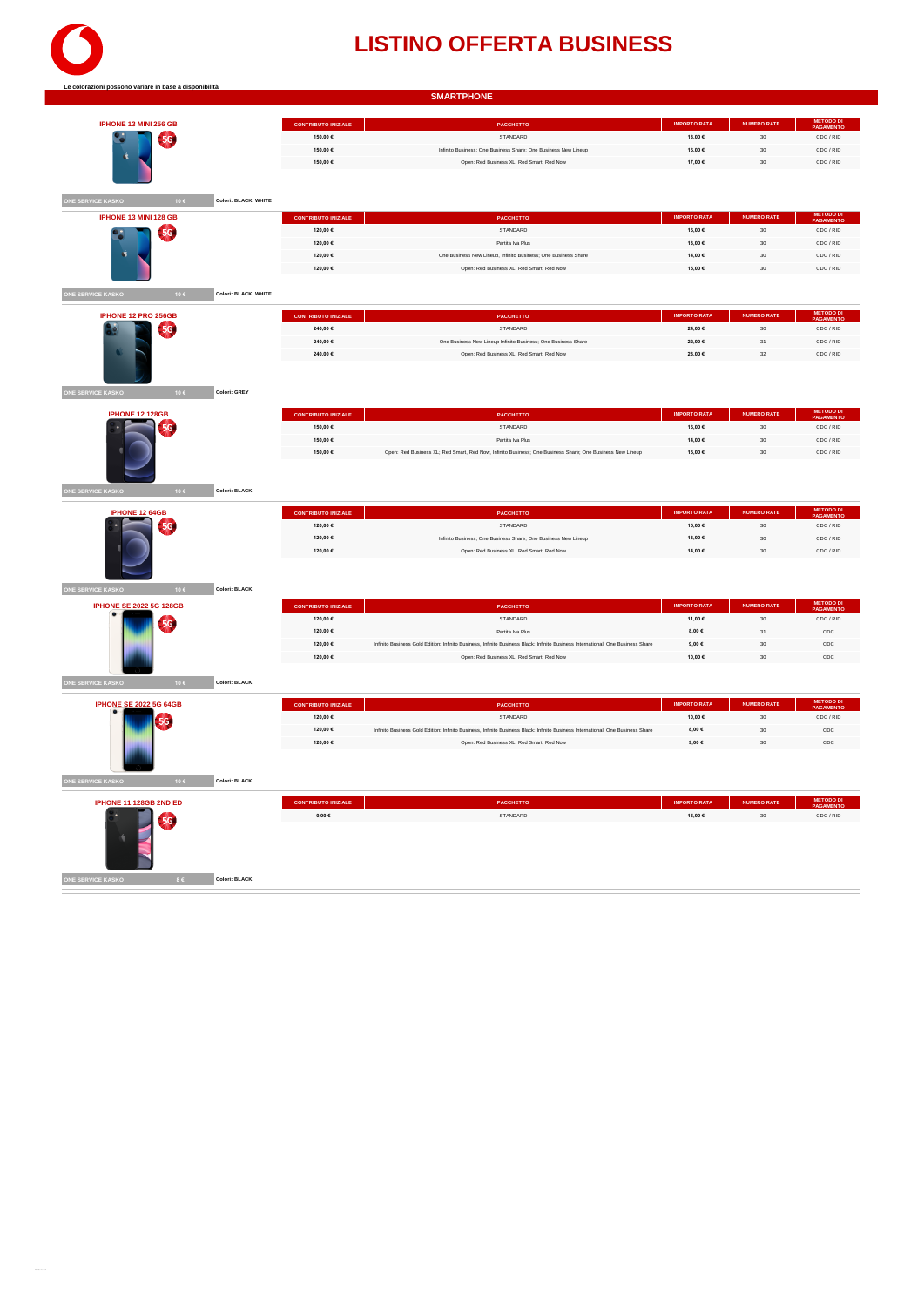

| SAMSUNG GALAXY S22 ULTRA 5G 128GB                                                                                  | <b>CONTRIBUTO INIZIALE</b> | PACCHETTO                                                          | <b>IMPORTO RATA</b> | <b>NUMERO RATE</b> | <b>METODO DI</b><br>PAGAMENTO              |
|--------------------------------------------------------------------------------------------------------------------|----------------------------|--------------------------------------------------------------------|---------------------|--------------------|--------------------------------------------|
|                                                                                                                    | 150,00 €                   | STANDARD                                                           | 25,00 €             | 30                 | CDC / RID                                  |
| 5G                                                                                                                 | 150,00 €                   | Partita Iva Plus                                                   | 22,00 €             | 30                 | CDC / RID                                  |
|                                                                                                                    | 150,00 €                   | Infinito Business; One Business Share                              | 23,00 €             | $_{\rm 30}$        | CDC / RID                                  |
|                                                                                                                    | 150,00 €                   | One Business New Lineup; Open: Red Business XL; Red Smart, Red Now | 24,00 €             | 30                 | CDC / RID                                  |
|                                                                                                                    |                            |                                                                    |                     |                    |                                            |
|                                                                                                                    |                            |                                                                    |                     |                    |                                            |
| ONE SERVICE KASKO<br>10€<br>Colori: GREY                                                                           |                            |                                                                    |                     |                    |                                            |
|                                                                                                                    |                            |                                                                    |                     |                    |                                            |
| <b>SAMSUNG GALAXY S22 ULTRA 5G 256GB</b>                                                                           | <b>CONTRIBUTO INIZIALE</b> | <b>PACCHETTO</b>                                                   | <b>IMPORTO RATA</b> | <b>NUMERO RATE</b> | <b>METODO DI</b><br>PAGAMENTO              |
| $\left(56\right)$                                                                                                  | 150,00 €                   | STANDARD                                                           | 30,00 €             | $30\,$             | CDC / RID                                  |
|                                                                                                                    | 240,00 €                   | Infinito Business; One Business Share                              | 25,00 €             | 30                 | CDC / RID                                  |
|                                                                                                                    | 240,00 €                   | One Business New Lineup; Open: Red Business XL; Red Smart, Red Now | 25,00 €             | $30\,$             | CDC / RID                                  |
|                                                                                                                    |                            |                                                                    |                     |                    |                                            |
|                                                                                                                    |                            |                                                                    |                     |                    |                                            |
|                                                                                                                    |                            |                                                                    |                     |                    |                                            |
| ONE SERVICE KASKO<br>10€<br>Colori: BLACK                                                                          |                            |                                                                    |                     |                    |                                            |
| SAMSUNG GALAXY S22 ULTRA 5G 128GB                                                                                  |                            |                                                                    |                     |                    |                                            |
| EE                                                                                                                 | <b>CONTRIBUTO INIZIALE</b> | PACCHETTO                                                          | <b>IMPORTO RATA</b> | <b>NUMERO RATE</b> | <b>METODO DI</b><br>PAGAMENTO              |
| <b>5G</b>                                                                                                          | 150,00 €                   | STANDARD                                                           | 25,00€              | 30                 | CDC / RID                                  |
|                                                                                                                    | 150,00 €                   | Infinito Business; One Business Share                              | 23,00 €             | $_{\rm 30}$        | CDC / RID                                  |
|                                                                                                                    | 150,00 €                   | One Business New Lineup; Open: Red Business XL; Red Smart, Red Now | 24,00 €             | 30                 | CDC / RID                                  |
|                                                                                                                    |                            |                                                                    |                     |                    |                                            |
|                                                                                                                    |                            |                                                                    |                     |                    |                                            |
|                                                                                                                    |                            |                                                                    |                     |                    |                                            |
| ONE SERVICE KASKO<br>10€<br>Colori: BLACK                                                                          |                            |                                                                    |                     |                    |                                            |
|                                                                                                                    |                            |                                                                    |                     |                    |                                            |
| SAMSUNG GALAXY S22 PLUS 5G 256GB                                                                                   | <b>CONTRIBUTO INIZIALE</b> | PACCHETTO                                                          | <b>IMPORTO RATA</b> | <b>NUMERO RATE</b> | <b>METODO D</b><br>PAGAMENT                |
| 5G                                                                                                                 | 150,00 €                   | STANDARD                                                           | 20,00 €             | 30                 | CDC / RID                                  |
|                                                                                                                    | 150,00 €                   | Infinito Business; One Business Share                              | 18.00 €             | $30\,$             | CDC / RID                                  |
|                                                                                                                    | 150,00 €                   | One Business New Lineup; Open: Red Business XL; Red Smart, Red Now | 19,00 €             | 30                 | CDC / RID                                  |
|                                                                                                                    |                            |                                                                    |                     |                    |                                            |
|                                                                                                                    |                            |                                                                    |                     |                    |                                            |
|                                                                                                                    |                            |                                                                    |                     |                    |                                            |
| ONE SERVICE KASKO<br>10€<br>Colori: BLACK                                                                          |                            |                                                                    |                     |                    |                                            |
|                                                                                                                    | <b>CONTRIBUTO INIZIALE</b> | <b>PACCHETTO</b>                                                   | <b>IMPORTO RATA</b> | <b>NUMERO RATE</b> | <b>METODO DI</b><br>PAGAMENTO              |
|                                                                                                                    |                            |                                                                    |                     |                    |                                            |
| SAMSUNG GALAXY S22 PLUS 5G 128GB                                                                                   |                            |                                                                    |                     |                    |                                            |
| <b>5G</b>                                                                                                          | 150,00 €                   | STANDARD                                                           | 19,00 €             | $_{30}$            | CDC / RID                                  |
|                                                                                                                    | 150,00 €                   | Infinito Business: One Business Share                              | 17,00 €             | 30                 | CDC / RID                                  |
|                                                                                                                    | 150,00 €                   | One Business New Lineup; Open: Red Business XL; Red Smart, Red Now | 18,00 €             | 30                 | CDC / RID                                  |
|                                                                                                                    |                            |                                                                    |                     |                    |                                            |
|                                                                                                                    |                            |                                                                    |                     |                    |                                            |
|                                                                                                                    |                            |                                                                    |                     |                    |                                            |
| ONE SERVICE KASKO<br>Colori: BLACK<br>10 $\epsilon$                                                                |                            |                                                                    |                     |                    |                                            |
| SAMSUNG GALAXY S22 5G 256GB                                                                                        | <b>CONTRIBUTO INIZIALE</b> | <b>PACCHETTO</b>                                                   | <b>IMPORTO RATA</b> | <b>NUMERO RATE</b> |                                            |
|                                                                                                                    | 120,00 €                   | STANDARD                                                           | 17,00 €             | $30\,$             | <b>METODO DI</b><br>PAGAMENTO<br>CDC / RID |
| 5G                                                                                                                 | 120,00 €                   | Infinito Business; One Business Share                              | 15,00 €             | $_{\rm 30}$        | CDC / RID                                  |
|                                                                                                                    | 120,00 €                   | One Business New Lineup; Open: Red Business XL; Red Smart, Red Now | 16,00 €             | 30                 | CDC / RID                                  |
|                                                                                                                    |                            |                                                                    |                     |                    |                                            |
|                                                                                                                    |                            |                                                                    |                     |                    |                                            |
|                                                                                                                    |                            |                                                                    |                     |                    |                                            |
| Colori: BLACK<br>10€                                                                                               |                            |                                                                    |                     |                    |                                            |
|                                                                                                                    |                            |                                                                    |                     |                    |                                            |
| SAMSUNG GALAXY S22 5G 128GB                                                                                        | <b>CONTRIBUTO INIZIALE</b> | PACCHETTO                                                          | <b>IMPORTO RATA</b> | NUMERO RATE        | <b>METODO DI</b>                           |
|                                                                                                                    | 120,00 €                   | STANDARD                                                           | 15,00 €             | 30                 | CDC / RID                                  |
| <b>5G</b>                                                                                                          | 120,00 €                   | Partita Iva Plus                                                   | 12,00 €             | 30                 | CDC / RID                                  |
|                                                                                                                    | 120,00 €                   | Infinito Business; One Business Share                              | 13,00 €             | 30                 | CDC / RID                                  |
|                                                                                                                    | 120,00 €                   | One Business New Lineup; Open: Red Business XL; Red Smart, Red Now | 14,00 €             | 31                 | CDC / RID                                  |
|                                                                                                                    |                            |                                                                    |                     |                    |                                            |
|                                                                                                                    |                            |                                                                    |                     |                    |                                            |
| 10€<br>Colori: BLACK                                                                                               |                            |                                                                    |                     |                    |                                            |
|                                                                                                                    |                            |                                                                    |                     |                    |                                            |
|                                                                                                                    | <b>CONTRIBUTO INIZIALE</b> | <b>PACCHETTO</b>                                                   | <b>IMPORTO RATA</b> | <b>NUMERO RATE</b> | METODO D<br>PAGAMENTO                      |
| <b>5G</b>                                                                                                          | 120,00 €                   | STANDARD                                                           | 16,00 €             | $30\,$             | CDC / RID                                  |
|                                                                                                                    | 120,00 €                   | Infinito Business: One Business Share                              | 14,00 €             | 30                 | CDC / RID                                  |
|                                                                                                                    | 120,00 €                   | One Business New Lineup; Open: Red Business XL; Red Smart, Red Now | 15,00 €             | 30                 | CDC / RID                                  |
| <b>SAMSUNG GALAXY S22 5G 128GB EE</b>                                                                              |                            |                                                                    |                     |                    |                                            |
|                                                                                                                    |                            |                                                                    |                     |                    |                                            |
|                                                                                                                    |                            |                                                                    |                     |                    |                                            |
| 10€<br>Colori: BLACK                                                                                               |                            |                                                                    |                     |                    |                                            |
|                                                                                                                    | <b>CONTRIBUTO INIZIALE</b> | <b>PACCHETTO</b>                                                   | <b>IMPORTO RATA</b> | <b>NUMERO RATE</b> |                                            |
|                                                                                                                    | 150,00 €                   | STANDARD                                                           |                     |                    | METODO D<br>PAGAMENT<br>CDC / RID          |
| 5G                                                                                                                 |                            |                                                                    | 19,00 €             | 30                 |                                            |
| <b>ONE SERVICE KASKO</b><br><b>NE SERVICE KASKO</b><br><b>NE SERVICE KASKO</b><br>SAMSUNG GALAXY S21 PLUS 5G 128GB | 150,00 €                   | One Business New Lineup, Infinito Business; One Business Share     | 17,00 €             | 30                 | CDC / RID                                  |
|                                                                                                                    | 150,00 €                   | Open: Red Business XL; Red Smart, Red Now                          | 18,00 €             | $_{30}$            | CDC / RID                                  |

**ONE SERVICE KASKO 10 € Colori: BLACK**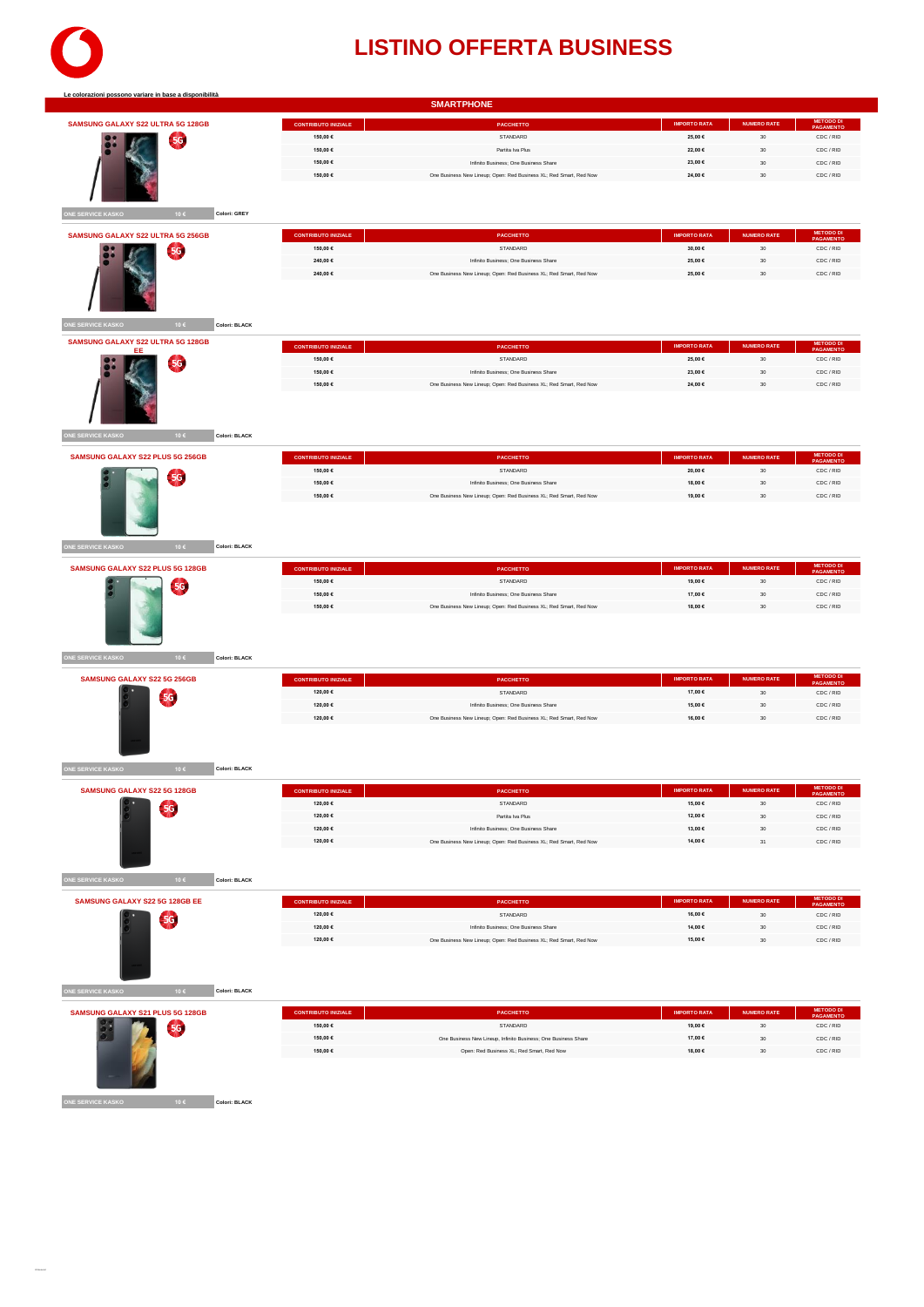

|                                                     |                            | <b>SMARTPHONE</b>                                                 |                     |                    |                               |
|-----------------------------------------------------|----------------------------|-------------------------------------------------------------------|---------------------|--------------------|-------------------------------|
|                                                     |                            |                                                                   |                     |                    |                               |
| SAMSUNG GALAXY S21 FE 5G 128GB                      | <b>CONTRIBUTO INIZIALE</b> | PACCHETTO                                                         | <b>IMPORTO RATA</b> | <b>NUMERO RATE</b> | <b>METODO DI</b><br>PAGAMENTO |
|                                                     | 120,00 €                   | STANDARD                                                          | 13,00 €             | $30\,$             | CDC / RID                     |
| 5G                                                  | 90.00€                     | Infinito Business; One Business Share: One Business New Lineup    | 12,00 €             | 31                 | CDC / RID                     |
|                                                     | 90,00 $\in$                | Open: Red Business XL; Red Smart, Red Now                         | 13,00 €             | $_{32}$            | CDC / RID                     |
|                                                     |                            |                                                                   |                     |                    |                               |
|                                                     |                            |                                                                   |                     |                    |                               |
|                                                     |                            |                                                                   |                     |                    |                               |
|                                                     |                            |                                                                   |                     |                    |                               |
| ONE SERVICE KASKO<br>10€<br>Colori: BLUE            |                            |                                                                   |                     |                    |                               |
| <b>SAMSUNG GALAXY ZFOLD 3 5G 256GB</b>              |                            |                                                                   | <b>IMPORTO RATA</b> | <b>NUMERO RATE</b> | <b>METODO D</b>               |
|                                                     | <b>CONTRIBUTO INIZIALE</b> | <b>PACCHETTO</b>                                                  |                     |                    | <b>PAGAMENTC</b>              |
| 5G                                                  | 150,00 €                   | STANDARD                                                          | 40,00 €             | 30                 | CDC / RID                     |
|                                                     | 150,00 €                   | Partita Iva Plus                                                  | 35,00 €             | $30\,$             | $_{\rm CDC}$                  |
|                                                     | 150,00 €                   | Open: Red Business XL, Infinito Business; One Business New Lineup | 35,00 €             | 30                 | CDC                           |
|                                                     |                            |                                                                   |                     |                    |                               |
|                                                     |                            |                                                                   |                     |                    |                               |
|                                                     |                            |                                                                   |                     |                    |                               |
| 10€<br>Colori: BLACK<br>NE SERVICE KASKO            |                            |                                                                   |                     |                    |                               |
|                                                     |                            |                                                                   |                     |                    |                               |
| <b>SAMSUNG GALAXY ZFLIP 3 5G 128GB</b>              | <b>CONTRIBUTO INIZIALE</b> | PACCHETTO                                                         | <b>IMPORTO RATA</b> | <b>NUMERO RATE</b> | METODO DI<br>PAGA             |
| 56                                                  | 150,00 €                   | STANDARD                                                          | 21,00 €             | 30                 | CDC / RID                     |
|                                                     | 150,00 €                   | Partita Iva Plus                                                  | 19,00 €             | $_{30}$            | $_{\rm CDC}$                  |
|                                                     | 150,00 €                   | Open: Red Business XL, Infinito Business; One Business New Lineup | 20,00 €             | 30                 | CDC                           |
|                                                     |                            |                                                                   |                     |                    |                               |
|                                                     |                            |                                                                   |                     |                    |                               |
|                                                     |                            |                                                                   |                     |                    |                               |
| ONE SERVICE KASKO<br>10€<br>Colori: BLACK           |                            |                                                                   |                     |                    |                               |
|                                                     |                            |                                                                   |                     |                    |                               |
| <b>SAMSUNG GALAXY S20 FE QC 4G</b>                  | <b>CONTRIBUTO INIZIALE</b> | PACCHETTO                                                         | <b>IMPORTO RATA</b> | <b>NUMERO RATE</b> | <b>METODO D<br/>PAGAMENT</b>  |
|                                                     | 90,00 €                    | STANDARD                                                          | $9{,}00 \in$        | $30\,$             | CDC / RID                     |
|                                                     | 90,00€                     | Open: Red Business XL; Red Smart, Red Now                         | 8,00 $\in$          | $_{\rm 30}$        | CDC / RID                     |
|                                                     | 90,00 $\in$                | Infinito Business; One Business New Lineup                        | 7,00 $\in$          | 31                 | CDC / RID                     |
|                                                     |                            |                                                                   |                     |                    |                               |
|                                                     |                            |                                                                   |                     |                    |                               |
|                                                     |                            |                                                                   |                     |                    |                               |
| ONE SERVICE KASKO<br>Colori: BLUE<br>8 <sub>6</sub> |                            |                                                                   |                     |                    |                               |
| SAMSUNG GALAXY A53 5G 128GB EE                      | <b>CONTRIBUTO INIZIALE</b> | <b>PACCHETTO</b>                                                  | <b>IMPORTO RATA</b> | <b>NUMERO RATE</b> | <b>METODO DI</b>              |
|                                                     | 60,00 €                    | Infinito; One Business Share                                      | $6{,}00 \in$        | 30                 | PAGAMENTO<br>CDC / RID        |
| 5G                                                  |                            |                                                                   |                     |                    |                               |
|                                                     | 60,00 $\in$                | Open: Red Business XL; Red Smart, Red Now                         | 7,00 $\in$          | $_{30}$            | CDC / RID                     |
|                                                     | 60,00 €                    | STANDARD                                                          | 8,00 €              | 30                 | CDC / RID                     |
|                                                     |                            |                                                                   |                     |                    |                               |
|                                                     |                            |                                                                   |                     |                    |                               |
|                                                     |                            |                                                                   |                     |                    |                               |
| ONE SERVICE KASKO<br>$4 \in$<br>Colori: BLACK       |                            |                                                                   |                     |                    |                               |
|                                                     |                            |                                                                   |                     |                    |                               |
| SAMSUNG GALAXY A52S 5G EE 128GB                     | <b>CONTRIBUTO INIZIALE</b> | PACCHETTO                                                         | <b>IMPORTO RATA</b> | <b>NUMERO RATE</b> | <b>METODO D<br/>PAGAMENT</b>  |
| 5G.                                                 | 60,00 €                    | STANDARD                                                          | 7,00 €              | $30\,$             | CDC / RID                     |
|                                                     | 60.00€                     | Partita Iva Plus                                                  | 4,00 €              | $_{\rm 30}$        | CDC / RID                     |
|                                                     | 60,00 $\in$                | Infinito Business; One Business Share, One Business New Lineup    | $\textbf{5,00} \in$ | 30                 | CDC / RID                     |
|                                                     | 60.00€                     |                                                                   |                     |                    | CDC / RID                     |
|                                                     |                            | Open: Red Business XL; Red Smart, Red Now,                        | $6{,}00 \in$        | 30                 |                               |
|                                                     |                            |                                                                   |                     |                    |                               |
|                                                     |                            |                                                                   |                     |                    |                               |
| Colori: BLACK                                       |                            |                                                                   |                     |                    |                               |
| <b>ONE SERVICE KASKO</b><br>4C                      |                            |                                                                   |                     |                    |                               |
| SAMSUNG GALAXY A33 5G 128GB EE                      | <b>CONTRIBUTO INIZIALE</b> | PACCHETTO                                                         | <b>IMPORTO RATA</b> | <b>NUMERO RATE</b> | <b>METODO DI</b>              |
|                                                     | 60,00 €                    |                                                                   | $6{,}00 \in$        |                    |                               |
| $\ddot{\bullet}$<br>56                              |                            | STANDARD                                                          |                     | $_{30}$<br>30      | CDC / RID                     |
|                                                     | 60,00 €                    | Infinito Business; One Business Share; One Business New Lineup    | 4,00 €              |                    | CDC / RID                     |
|                                                     | 60,00 €                    | Open: Red Business XL; Red Smart, Red Now                         | 5,00 €              | $30\,$             | CDC / RID                     |
|                                                     |                            |                                                                   |                     |                    |                               |
|                                                     |                            |                                                                   |                     |                    |                               |
| $4 \in$<br>Colori: BLACK                            |                            |                                                                   |                     |                    |                               |
| ONE SERVICE KASKO                                   |                            |                                                                   |                     |                    |                               |
| <b>SAMSUNG GALAXY A33 5G 128GB</b>                  | <b>CONTRIBUTO INIZIALE</b> | PACCHETTO                                                         | <b>IMPORTO RATA</b> | <b>NUMERO RATE</b> | <b>METODO I</b><br>PAGAMENT   |
| $\ddot{\bullet}$<br>56                              | 60,00 €                    | STANDARD                                                          | $6{,}00 \in$        | $30\,$             | CDC / RID                     |
|                                                     | 60,00 $\in$                | Infinito Business; One Business Share; One Business New Lineup    | 4,00 €              | 30                 | CDC / RID                     |
|                                                     | 60,00 $\in$                | Open: Red Business XL; Red Smart, Red Now                         | $\textbf{5,00} \in$ | $_{30}$            | CDC / RID                     |
|                                                     |                            |                                                                   |                     |                    |                               |
|                                                     |                            |                                                                   |                     |                    |                               |
| NE SERVICE KASKO<br>Colori: BLACK<br>$4 \in$        |                            |                                                                   |                     |                    |                               |
|                                                     |                            |                                                                   |                     |                    |                               |
| SAMSUNG GALAXY A32 5G EE 128GB                      | <b>CONTRIBUTO INIZIALE</b> | PACCHETTO                                                         | <b>IMPORTO RATA</b> | <b>NUMERO RATE</b> | <b>METODO DI</b><br>PAGAMENTO |
|                                                     | 60,00 $\in$                | STANDARD                                                          | 4,00 €              | 30                 | CDC / RID                     |
| ပ္တ<br>$\ddot{\bullet}$<br><b>5G</b>                | 30,00 €                    | Infinito Business; One Business Share; One Business New Lineup    | $3{,}00 \in$        | $30\,$             | CDC / RID                     |
|                                                     | 30,00 €                    | Open: Red Business XL; Red Smart, Red Now                         | 4,00 €              | $30\,$             | CDC / RID                     |
| 32                                                  |                            |                                                                   |                     |                    |                               |
|                                                     |                            |                                                                   |                     |                    |                               |
|                                                     |                            |                                                                   |                     |                    |                               |
| Colori: BLACK<br>$4 \in$                            |                            |                                                                   |                     |                    |                               |
|                                                     |                            |                                                                   |                     |                    |                               |
| <b>SAMSUNG GALAXY A22 5G 64GB</b>                   | <b>CONTRIBUTO INIZIALE</b> | <b>PACCHETTO</b>                                                  | <b>IMPORTO RATA</b> | <b>NUMERO RATE</b> | <b>METODO</b>                 |
| ONE SERVICE KASKO<br><b>5G</b>                      | $30,\!00$ $\in$            | STANDARD                                                          | 4,00 €              | $_{\rm 30}$        | CDC / RID                     |
| 50                                                  | 30,00 $\in$                | One Business New Lineup                                           | $_{3,00}$ $\in$     | 30                 | CDC / RID                     |
|                                                     |                            |                                                                   |                     |                    |                               |
|                                                     |                            |                                                                   |                     |                    |                               |
|                                                     |                            |                                                                   |                     |                    |                               |
|                                                     |                            |                                                                   |                     |                    |                               |
| Colori: GREY<br>ONE SERVICE KASKO<br>$4 \in$        |                            |                                                                   |                     |                    |                               |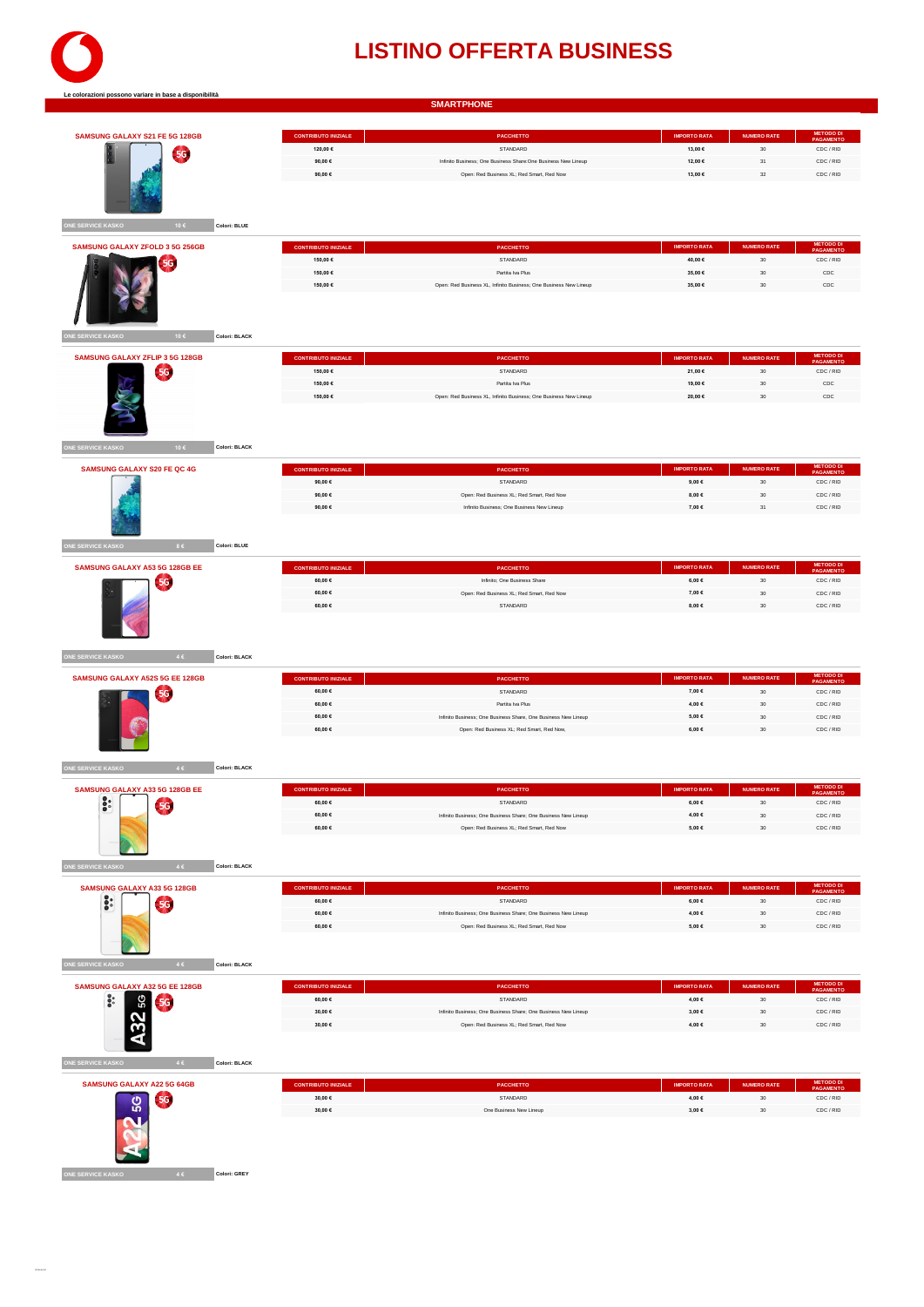

| <b>SAMSUNG GALAXY A13 128GB</b>                   | <b>CONTRIBUTO INIZIALE</b>             | PACCHETTO                                                                                                 | <b>IMPORTO RATA</b>            | <b>NUMERO RATE</b> | METODO DI<br>PAGAMENTO        |
|---------------------------------------------------|----------------------------------------|-----------------------------------------------------------------------------------------------------------|--------------------------------|--------------------|-------------------------------|
|                                                   | $30{,}00 \in$                          | STANDARD                                                                                                  | $_{3,00}$ $\in$                | $_{\rm 30}$        | CDC / RID                     |
| $\ddot{\bullet}$                                  | 30,00 €                                | Infinito Business; One Business Share; Open: Red Business XL; Red Smart, Red Now                          | 2,00 €                         | 30                 | CDC / RID                     |
|                                                   |                                        |                                                                                                           |                                |                    |                               |
| ONE SERVICE KASKO<br>$4 \in$<br>Colori: BLACK     |                                        |                                                                                                           |                                |                    |                               |
| <b>SAMSUNG GALAXY A03 64GB</b>                    | <b>CONTRIBUTO INIZIALE</b>             | PACCHETTO                                                                                                 | <b>IMPORTO RATA</b>            | <b>NUMERO RATE</b> | METODO DI<br>PAGAMENTO        |
|                                                   | $0,00 \in$                             | Infinito Business; One Business Share; Open: Red Business XL; Red Smart, Red Now                          | 2,00 €                         | $30\,$             | CDC / RID                     |
| ONE SERVICE KASKO<br>4C<br>Colori: BLACK          | $\mathbf{0},\mathbf{0}\mathbf{0}\in$   | STANDARD                                                                                                  | 3,00 €                         | 30                 | CDC / RID                     |
| <b>SAMSUNG GALAXY XCOVER 5 EE</b>                 | <b>CONTRIBUTO INIZIALE</b>             | PACCHETTO                                                                                                 | <b>IMPORTO RATA</b>            | <b>NUMERO RATE</b> | <b>METODO DI</b><br>PAGAMENTO |
|                                                   | 60,00 $\in$                            | STANDARD                                                                                                  | 4,00 €                         | 30                 | CDC / RID                     |
| 4C                                                |                                        |                                                                                                           |                                |                    |                               |
| <b>ONE SERVICE KASKO</b><br><b>Colori: BLACK</b>  |                                        |                                                                                                           |                                |                    |                               |
| XIAOMI 12 PRO 5G 256GB                            | <b>CONTRIBUTO INIZIALE</b>             | PACCHETTO                                                                                                 | <b>IMPORTO RATA</b>            | <b>NUMERO RATE</b> | <b>METODO DI</b><br>PAGAMENTO |
| 5G                                                | 150,00 €                               | STANDARD                                                                                                  | 21,00 €                        | 30                 | CDC / RID                     |
|                                                   | 150,00 €                               | Infinito Business; One Business Share                                                                     | 19,00 €                        | $31\,$             | CDC / RID                     |
|                                                   | 150,00 €                               | One Business New Lineup; Open: Red Business XL; Red Smart, Red Now                                        | 20,00 €                        | 32                 | CDC / RID                     |
| ONE SERVICE KASKO<br>10€<br>Colori: GREY          |                                        |                                                                                                           |                                |                    |                               |
|                                                   |                                        |                                                                                                           |                                |                    | METODO DI<br>PAGAMENTO        |
| <b>XIAOMI 12 5G 256GB</b><br>r                    | <b>CONTRIBUTO INIZIALE</b><br>150,00 € | PACCHETTO<br>STANDARD                                                                                     | <b>IMPORTO RATA</b><br>15,00 € | <b>NUMERO RATE</b> |                               |
| 5G.<br>$\frac{1}{2}$                              | 150,00 €                               | Infinito Business; One Business Share                                                                     | 13,00 €                        | $30\,$<br>31       | CDC / RID<br>CDC / RID        |
|                                                   | 150,00 €                               | One Business New Lineup; Open: Red Business XL; Red Smart, Red Now                                        | 14,00 €                        | $_{\rm 32}$        | CDC / RID                     |
| <b>NE SERVICE KASKO</b><br>10€<br>Colori: GREY    |                                        |                                                                                                           |                                |                    |                               |
|                                                   |                                        |                                                                                                           |                                |                    |                               |
| <b>XIAOMI 11T PRO 5G 256GB</b>                    | <b>CONTRIBUTO INIZIALE</b>             | PACCHETTO                                                                                                 | <b>IMPORTO RATA</b>            | <b>NUMERO RATE</b> | METODO DI<br>PAGAMENTO        |
| 5G                                                | $0{,}00 \in$                           | STANDARD                                                                                                  | 11,00 €                        | $30\,$             | CDC / RID                     |
|                                                   |                                        |                                                                                                           |                                |                    |                               |
| <b>NE SERVICE KASKO</b><br>$8\in$<br>Colori: GREY |                                        |                                                                                                           |                                |                    |                               |
| <b>XIAOMI 11T 5G 128GB</b>                        | <b>CONTRIBUTO INIZIALE</b>             | PACCHETTO                                                                                                 | <b>IMPORTO RATA</b>            | <b>NUMERO RATE</b> | <b>METODO DI</b><br>PAGAMENTO |
|                                                   | 90,00 $\in$                            | STANDARD                                                                                                  | $8,00 \in$                     | $30\,$             | CDC / RID                     |
|                                                   | 90,00 €                                | Partita Iva Plus                                                                                          | 6,00 $\in$                     | $_{\rm 30}$        | CDC                           |
|                                                   | 90,00 $\in$                            | One Business New Lineup; Open: Red Business XL; Red Smart, Red Now, Infinito Business; One Business Share | 7,00 $\in$                     | $30\,$             | $_{\rm CDC}$                  |
| ONE SERVICE KASKO<br>Colori: GREY<br>$8\in$       |                                        |                                                                                                           |                                |                    |                               |
| XIAOMI 11 LITE 5G NE 128GB                        | <b>CONTRIBUTO INIZIALE</b>             | PACCHETTO                                                                                                 | <b>IMPORTO RATA</b>            | <b>NUMERO RATE</b> | <b>METODO DI</b><br>PAGAMENTO |
| 8.<br><b>5G</b>                                   | 60,00 $\in$                            | STANDARD                                                                                                  | 7,00 $\in$                     | $30\,$             | CDC / RID                     |
|                                                   | 60,00 $\in$                            | Partita Iva Plus                                                                                          | 4,00 €                         | $_{\rm 30}$        | CDC / RID                     |
|                                                   | 60,00 $\in$                            | One Business New Lineup, Infinito Business; One Business Share                                            | 5,00 €                         | $30\,$             | CDC / RID                     |
|                                                   | 60,00 €                                | Open: Red Business XL; Red Smart, Red Now                                                                 | 6,00 $\in$                     | $31\,$             | CDC / RID                     |
|                                                   |                                        |                                                                                                           |                                |                    |                               |
| ONE SERVICE KASKO<br>$8 \in$<br>Colori: BLACK     |                                        |                                                                                                           |                                |                    |                               |
| XIAOMI REDMI NOTE 10 5G 128GB                     | <b>CONTRIBUTO INIZIALE</b>             | <b>PACCHETTO</b>                                                                                          | <b>IMPORTO RATA</b>            | <b>NUMERO RATE</b> | <b>METODO DI</b><br>PAGAMENTO |
| 5G.                                               | 30,00 €                                | STANDARD                                                                                                  | 4,00 €                         | $_{\rm 30}$        | CDC / RID                     |
|                                                   | 30,00 €                                | Infinito Business; One Business New Lineup; Open: Red Business XL; Red Smart, Red Now                     | $_{3,00}$ $\in$                | $30\,$             | CDC / RID                     |
| ONE SERVICE KASKO<br>$4 \in$<br>Colori: GREY      |                                        |                                                                                                           |                                |                    |                               |
| MOTOROLA EDGE 20 5G 256GB                         | <b>CONTRIBUTO INIZIALE</b>             | PACCHETTO                                                                                                 | <b>IMPORTO RATA</b>            | <b>NUMERO RATE</b> | <b>METODO DI</b><br>PAGAMENTO |
| $-5G$                                             | 90,00 €                                | Standard                                                                                                  | 8,00 $\in$                     | $_{\rm 30}$        | CDC / RID                     |
|                                                   | 90,00 $\in$                            | Infinito Business; One Business New Lineup; Open: Red Business XL; Red Smart, Red Now                     | 7,00 €                         | $30\,$             | CDC / RID                     |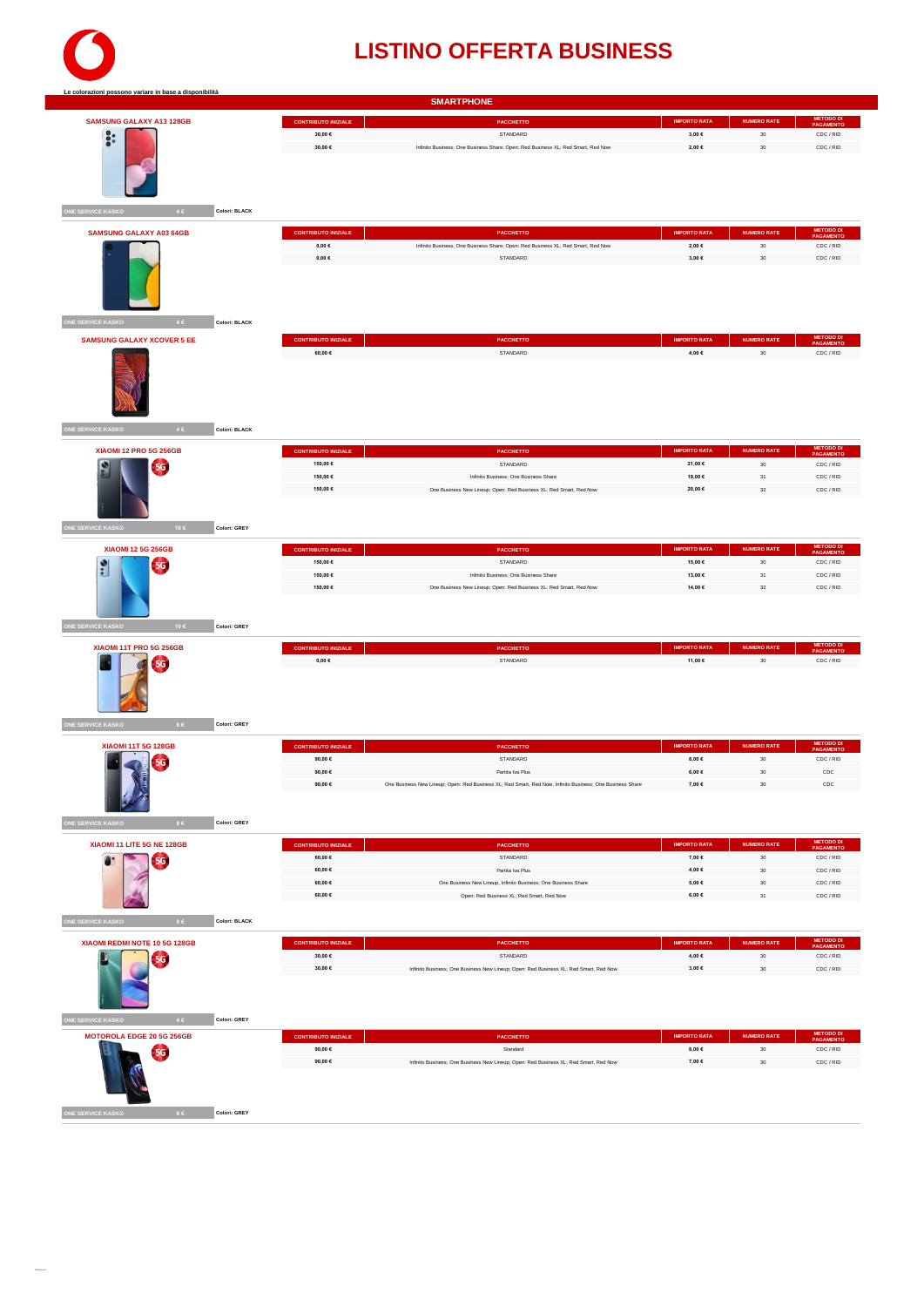

| Le colorazioni possono variare in base a disponibilità      |                            | <b>SMARTPHONE</b>                                                                                         |                        |                    |                               |
|-------------------------------------------------------------|----------------------------|-----------------------------------------------------------------------------------------------------------|------------------------|--------------------|-------------------------------|
| OPPO FIND X5 PRO 5G                                         | <b>CONTRIBUTO INIZIALE</b> | PACCHETTO                                                                                                 | <b>IMPORTO RATA</b>    | <b>NUMERO RATE</b> | <b>METODO DI</b><br>PAGAMENTO |
| 5G.                                                         | 150,00 €                   | STANDARD                                                                                                  | 22,00 €                | $30\,$             | CDC / RID                     |
|                                                             | 150,00 €                   | Infinito Business; One Business Share                                                                     | 20,00 €                | $31\,$             | CDC / RID                     |
|                                                             | 150,00 €                   | One Business New Lineup; Open: Red Business XL; Red Smart, Red Now                                        | 21,00 €                | $_{32}$            | CDC / RID                     |
|                                                             |                            |                                                                                                           |                        |                    |                               |
|                                                             |                            |                                                                                                           |                        |                    |                               |
| ONE SERVICE KASKO<br>10€<br>Colori: BLACK                   |                            |                                                                                                           |                        |                    |                               |
| OPPO FIND X5 5G                                             | <b>CONTRIBUTO INIZIALE</b> | PACCHETTO                                                                                                 | <b>IMPORTO RATA</b>    | <b>NUMERO RATE</b> | <b>METODO DI</b><br>PAGAMENTO |
| 5G                                                          | 150,00 €                   | STANDARD                                                                                                  | 16,00 €                | $_{\rm 30}$        | CDC / RID                     |
|                                                             | 150,00 €                   | Infinito Business; One Business Share                                                                     | 14,00 €                | 31                 | CDC / RID                     |
|                                                             | 150.00 €                   | One Business New Lineup; Open: Red Business XL; Red Smart, Red Now                                        | 15.00 €                | 32                 | CDC / RID                     |
| ۵                                                           |                            |                                                                                                           |                        |                    |                               |
|                                                             |                            |                                                                                                           |                        |                    |                               |
| <b>ONE SERVICE KASKO</b><br>10€<br>Colori: BLACK            |                            |                                                                                                           |                        |                    |                               |
| OPPO FIND X5 LITE 5G                                        | CONTRIBUTO INIZIALE        | PACCHETTO                                                                                                 | <b>IMPORTO RATA</b>    | <b>NUMERO RATE</b> | <b>METODO DI</b><br>PAGAMENTO |
| 5G                                                          | 90,00 $\in$                | STANDARD                                                                                                  | 8,00 $\in$             | $_{30}$            | CDC / RID                     |
|                                                             | 90.00€                     | Infinito Business: One Business Share                                                                     | 6,00 €                 | 31                 | CDC / RID                     |
|                                                             | 90,00 €                    | One Business New Lineup; Open: Red Business XL; Red Smart, Red Now                                        | 7,00 €                 | $_{32}$            | CDC / RID                     |
|                                                             |                            |                                                                                                           |                        |                    |                               |
|                                                             |                            |                                                                                                           |                        |                    |                               |
| ONE SERVICE KASKO<br>86<br>Colori: BLACK                    |                            |                                                                                                           |                        |                    |                               |
| OPPO FIND X3 LITE 5G                                        | <b>CONTRIBUTO INIZIALE</b> | PACCHETTO                                                                                                 | <b>IMPORTO RATA</b>    | <b>NUMERO RATE</b> | <b>METODO DI</b><br>PAGAMENTO |
| 5G                                                          | 60,00 $\in$                | STANDARD                                                                                                  | $6,00 \in$             | 30                 | CDC / RID                     |
|                                                             | 60,00 €                    | Open: Red Business XL; Red Smart, Red Now; Infinito Business; One Business Share; One Business New Lineup | 5,00€                  | $31\,$             | CDC / RID                     |
|                                                             |                            |                                                                                                           |                        |                    |                               |
|                                                             |                            |                                                                                                           |                        |                    |                               |
|                                                             |                            |                                                                                                           |                        |                    |                               |
| <b>ONE SERVICE KASKO</b><br>4 <sup>2</sup><br>Colori: BLACK |                            |                                                                                                           |                        |                    |                               |
| <b>OPPO RENO 6 5G 128GB</b>                                 | <b>CONTRIBUTO INIZIALE</b> | PACCHETTO                                                                                                 | <b>IMPORTO RATA</b>    | <b>NUMERO RATE</b> | <b>METODO DI</b><br>PAGAMENTO |
| <b>5G</b>                                                   | 60,00 €                    | Standard                                                                                                  | 7,00 €                 | 30                 | CDC / RID                     |
|                                                             | 60,00 €                    | Infinito Business; One Business New Lineup; Open: Red Business XL; Red Smart, Red Now                     | $6{,}00 \in$           | $_{\rm 30}$        | CDC / RID                     |
|                                                             |                            |                                                                                                           |                        |                    |                               |
|                                                             |                            |                                                                                                           |                        |                    |                               |
|                                                             |                            |                                                                                                           |                        |                    |                               |
| ONE SERVICE KASKO<br>$8 \in$<br>Colori: BLACK, BLUE         |                            |                                                                                                           |                        |                    |                               |
| <b>OPPO A54 5G</b>                                          | <b>CONTRIBUTO INIZIALE</b> | PACCHETTO                                                                                                 | <b>IMPORTO RATA</b>    | <b>NUMERO RATE</b> | <b>METODO DI</b><br>PAGAMENTO |
| 5G                                                          | 30,00 €                    | One Business New Lineup Infinito Business; One Business Share                                             | 3,00 €                 | $_{\rm 30}$        | CDC / RID                     |
| oppo                                                        | 30,00 €                    | STANDARD                                                                                                  | 4,00 €                 | 30                 | CDC / RID                     |
| PPO <sub>/</sub>                                            | 30,00 €                    | Open: Red Business XL; Red Smart, Red Now                                                                 | 3.00 €                 | $31\,$             | CDC / RID                     |
|                                                             |                            |                                                                                                           |                        |                    |                               |
|                                                             |                            |                                                                                                           |                        |                    |                               |
| ONE SERVICE KASKO<br>4C<br>Colori: BLACK                    |                            |                                                                                                           |                        |                    |                               |
|                                                             |                            |                                                                                                           |                        |                    |                               |
| OPPO A54S 4G                                                | <b>CONTRIBUTO INIZIALE</b> | PACCHETTO<br>STANDARD                                                                                     | <b>IMPORTO RATA</b>    | NUMERO RATE        | <b>METODO DI</b><br>PAGAMENTO |
|                                                             | $30{,}00 \in$<br>30,00 €   | Infinito Business; One Business Share                                                                     | $3{,}00 \in$<br>3.00 € | $_{\rm 30}$<br>30  | CDC / RID<br>CDC / RID        |
|                                                             |                            |                                                                                                           |                        |                    |                               |
|                                                             |                            |                                                                                                           |                        |                    |                               |
|                                                             |                            |                                                                                                           |                        |                    |                               |
| E SERVICE KASKO<br>Colori: BLACK                            |                            |                                                                                                           |                        |                    |                               |
|                                                             |                            |                                                                                                           |                        |                    | <b>METODO DI</b>              |
| OPPO A16S                                                   | <b>CONTRIBUTO INIZIALE</b> | PACCHETTO                                                                                                 | <b>IMPORTO RATA</b>    | <b>NUMERO RATE</b> | PAGAMENTO                     |
|                                                             | 30,00 €                    | STANDARD                                                                                                  | 3,00 $\in$             | 30                 | CDC / RID                     |
|                                                             | 30,00 €                    | Infinito Business; One Business Share; Open: Red Business XL; Red Smart, Red Now, Partita Iva Plus        | $2{,}00 \in$           | $_{\rm 30}$        | CDC / RID                     |
|                                                             |                            |                                                                                                           |                        |                    |                               |
|                                                             |                            |                                                                                                           |                        |                    |                               |
| ONE SERVICE KASKO<br>${\bf 4}\in$<br>Colori: BLACK, BLUE    |                            |                                                                                                           |                        |                    |                               |
|                                                             |                            |                                                                                                           |                        |                    |                               |
| <b>ALCATEL 1S 2021 4G</b>                                   | <b>CONTRIBUTO INIZIALE</b> | PACCHETTO                                                                                                 | <b>IMPORTO RATA</b>    | <b>NUMERO RATE</b> | <b>METODO D<br/>PAGAMENT</b>  |
|                                                             | $\overline{\phantom{a}}$   | STANDARD                                                                                                  | 3,00 $\in$             | $_{\rm 30}$        | CDC / RID                     |
|                                                             |                            | Infinito Business; One Business New Lineup                                                                | 2,00 €                 | $_{30}$            | CDC / RID                     |
|                                                             |                            |                                                                                                           |                        |                    |                               |
|                                                             |                            |                                                                                                           |                        |                    |                               |
| Colori: BLACK<br>ONE SERVICE KASKO<br>$4 \in$               |                            |                                                                                                           |                        |                    |                               |
|                                                             |                            |                                                                                                           |                        |                    |                               |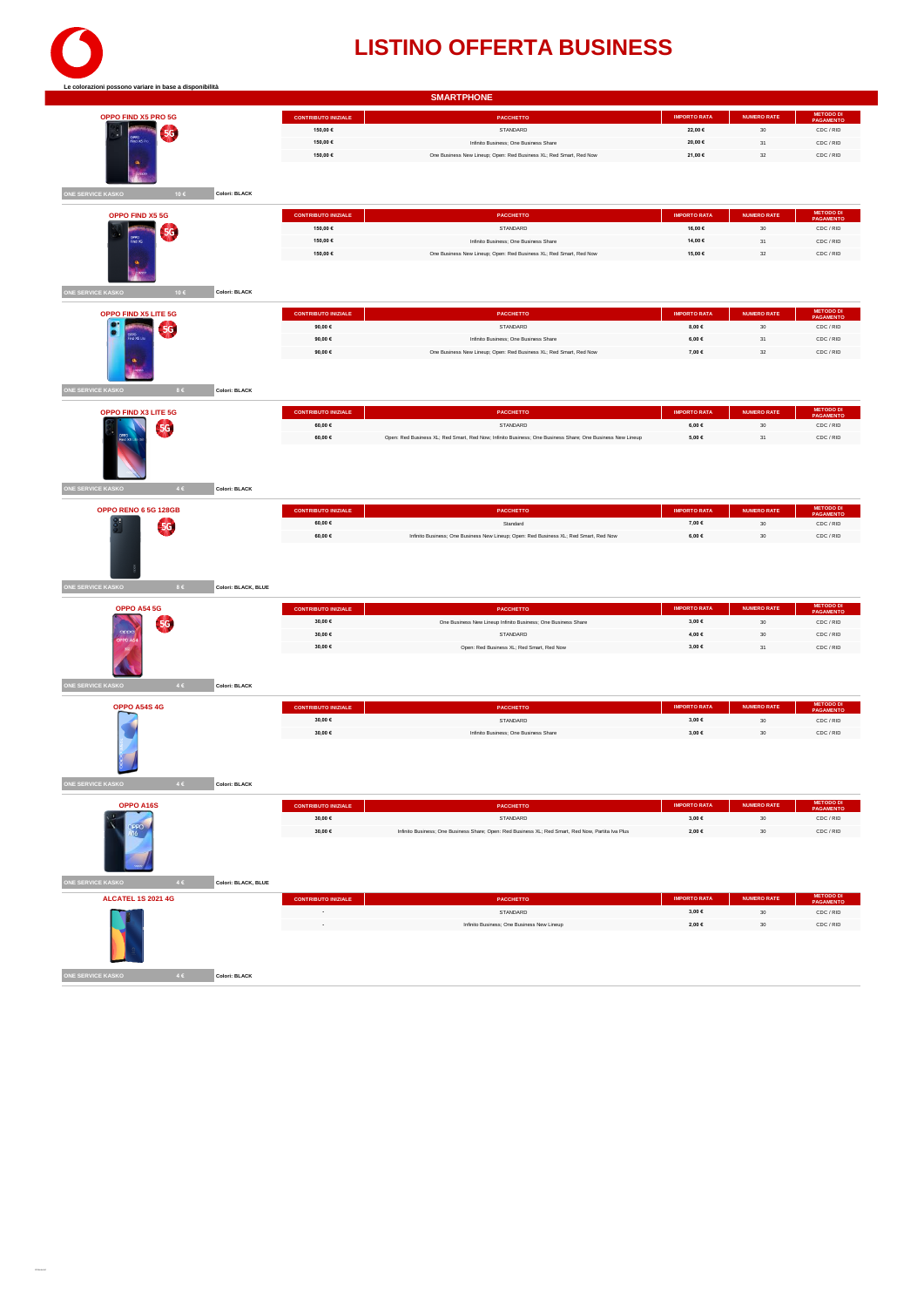

|                                                                                                                                                                                                            |                                        | <b>TABLET &amp; VIK</b>                         |                                |                              |                                            |
|------------------------------------------------------------------------------------------------------------------------------------------------------------------------------------------------------------|----------------------------------------|-------------------------------------------------|--------------------------------|------------------------------|--------------------------------------------|
| IPAD 2021 10.2 64 GB                                                                                                                                                                                       | <b>CONTRIBUTO INIZIALE</b>             | <b>PACCHETTO</b>                                | <b>IMPORTO RATA</b>            | <b>NUMERO RATE</b>           | <b>METODO DI</b><br>PAGAMENTO              |
| <b>5G</b>                                                                                                                                                                                                  | 120,00 €                               | STANDARD                                        | $9,00 \in$                     | $30\,$                       | CDC / RID                                  |
|                                                                                                                                                                                                            | 120,00 €                               | Red Data PASS Unlimited; Black Data             | 8,00€                          | 30                           | CDC                                        |
| ONE SERVICE KASKO<br>8 <sup>2</sup><br>Colori: SPACE GREY                                                                                                                                                  |                                        |                                                 |                                |                              |                                            |
| IPAD 2021 10.2 256 GB                                                                                                                                                                                      | <b>CONTRIBUTO INIZIALE</b>             | PACCHETTO                                       | <b>IMPORTO RATA</b>            | <b>NUMERO RATE</b>           | METODO DI<br>PAGAMENTO                     |
| 5G)                                                                                                                                                                                                        | 150,00 €                               | STANDARD                                        | 12,00 €                        | $30\,$                       | CDC / RID                                  |
|                                                                                                                                                                                                            | 150,00 €                               | Red Data PASS Unlimited; Black Data             | 11,00 €                        | 30                           | CDC                                        |
|                                                                                                                                                                                                            |                                        |                                                 |                                |                              |                                            |
| Colori: SPACE GREY<br>NE SERVICE KASKO<br>10€                                                                                                                                                              |                                        |                                                 |                                |                              |                                            |
| IPADPRO 2021 13" 256 GB<br>56)                                                                                                                                                                             | <b>CONTRIBUTO INIZIALE</b><br>240,00 € | PACCHETTO<br>STANDARD                           | <b>IMPORTO RATA</b><br>25,00 € | <b>NUMERO RATE</b><br>$30\,$ | <b>METODO D<br/>PAGAMENT</b><br>CDC / RID  |
|                                                                                                                                                                                                            | 240,00 €                               | Red Data PASS Unlimited; Black Data             | 24,00 €                        | $30\,$                       | CDC / RID                                  |
|                                                                                                                                                                                                            |                                        |                                                 |                                |                              |                                            |
| ONE SERVICE KASKO<br><b>Colori: SPACE GREY</b><br>10€                                                                                                                                                      |                                        |                                                 |                                |                              |                                            |
| IPADPRO 2021 13" 128 GB                                                                                                                                                                                    | <b>CONTRIBUTO INIZIALE</b>             | <b>PACCHETTO</b>                                | <b>IMPORTO RATA</b>            | <b>NUMERO RATE</b>           | <b>METODO DI</b><br>PAGAMENTO              |
| <b>5G</b>                                                                                                                                                                                                  | 240,00 €                               | STANDARD                                        | 24,00 €                        | 30 <sup>°</sup>              | CDC / RID                                  |
|                                                                                                                                                                                                            | 240,00 €                               | Red Data PASS Unlimited; Black Data             | 23,00 €                        | $_{\rm 30}$                  | CDC / RID                                  |
| ONE SERVICE KASKO<br><b>Colori: SPACE GREY</b><br>10€                                                                                                                                                      |                                        |                                                 |                                |                              |                                            |
| IPADPRO 2021 11" 256 GB                                                                                                                                                                                    | <b>CONTRIBUTO INIZIALE</b>             | <b>PACCHETTO</b>                                | <b>IMPORTO RATA</b>            | <b>NUMERO RATE</b>           | METODO D<br><b>IFNT</b>                    |
| <b>5G</b>                                                                                                                                                                                                  | 240,00 €                               | STANDARD                                        | 21,00 €                        | $_{\rm 30}$                  | CDC / RID                                  |
|                                                                                                                                                                                                            | 240,00 €                               | Red Data PASS Unlimited; Black Data             | 20,00 $\in$                    | 30                           | CDC / RID                                  |
| <b>E SERVICE KASKO</b><br><b>Colori: SPACE GREY</b><br>10€                                                                                                                                                 |                                        |                                                 |                                |                              |                                            |
| IPADPRO 2021 11" 128 GB                                                                                                                                                                                    | <b>CONTRIBUTO INIZIALE</b>             | <b>PACCHETTO</b>                                | <b>IMPORTO RATA</b>            | <b>NUMERO RATE</b>           | METODO D                                   |
| 56)                                                                                                                                                                                                        | 240,00 €                               | STANDARD                                        | 18,00 €                        | $30\,$                       | CDC / RID                                  |
|                                                                                                                                                                                                            | 240,00 €                               | Red Data PASS Unlimited: Black Data             | 17,00 €                        | 30                           | CDC / RID                                  |
|                                                                                                                                                                                                            |                                        |                                                 |                                |                              |                                            |
| ONE SERVICE KASKO<br>10€<br><b>Colori: SPACE GREY</b>                                                                                                                                                      |                                        |                                                 |                                |                              |                                            |
| <b>IPAD AIR 2022 11 64GB</b>                                                                                                                                                                               | <b>CONTRIBUTO INIZIALE</b>             | PACCHETTO                                       | <b>IMPORTO RATA</b>            | <b>NUMERO RATE</b>           | METODO D<br>PAGAMENT                       |
|                                                                                                                                                                                                            | 150,00 €<br>150,00 €                   | STANDARD<br>Red Data PASS Unlimited; Black Data | 17,00 €<br>16,00 €             | $30\,$<br>$30\,$             | CDC / RID<br>CDC                           |
|                                                                                                                                                                                                            |                                        |                                                 |                                |                              |                                            |
| ONE SERVICE KASKO<br><b>Colori: SPACE GREY</b><br>10€                                                                                                                                                      |                                        |                                                 |                                |                              |                                            |
| <b>SAMSUNG GALAXY TAB S8 5G 128GB</b>                                                                                                                                                                      | <b>CONTRIBUTO INIZIALE</b>             | <b>PACCHETTO</b>                                | <b>IMPORTO RATA</b>            | <b>NUMERO RATE</b>           | METODO D                                   |
|                                                                                                                                                                                                            |                                        |                                                 |                                |                              | <b>PAGAMENT</b>                            |
|                                                                                                                                                                                                            | 150,00 €                               | STANDARD                                        | 18,00 €                        | 30                           | CDC / RID                                  |
|                                                                                                                                                                                                            | 150,00 €                               | Red Data PASS Unlimited; Black Data             | 17,00 €                        | 30                           | CDC / RID                                  |
| tion y Tob S                                                                                                                                                                                               |                                        |                                                 |                                |                              |                                            |
| ONE SERVICE KASKO<br>10€<br>Colori: BLACK                                                                                                                                                                  |                                        |                                                 |                                |                              |                                            |
| <b>SAMSUNG GALAXY TAB S7 5G FE</b>                                                                                                                                                                         | <b>CONTRIBUTO INIZIALE</b>             | <b>PACCHETTO</b>                                | <b>IMPORTO RATA</b>            | <b>NUMERO RATE</b>           | METODO D<br>PAGAMENTO                      |
| <b>5G</b>                                                                                                                                                                                                  | 120,00 €                               | STANDARD                                        | 13,00 €                        | $_{\rm 30}$                  | CDC / RID                                  |
|                                                                                                                                                                                                            | 90,00 €                                | Red Data PASS Unlimited; Black Data             | 13,00 €                        | 30                           | CDC / RID                                  |
| 86<br>Colori: BLACK                                                                                                                                                                                        |                                        |                                                 |                                |                              |                                            |
|                                                                                                                                                                                                            |                                        |                                                 | <b>IMPORTO RATA</b>            | <b>NUMERO RATE</b>           |                                            |
| <b>SAMSUNG GALAXY TAB S6 LITE</b>                                                                                                                                                                          | <b>CONTRIBUTO INIZIALE</b><br>90,00 €  | <b>PACCHETTO</b><br>STANDARD                    | 8,00 €                         | $30\,$                       | <b>METODO DI</b><br>PAGAMENTO<br>CDC / RID |
|                                                                                                                                                                                                            | 60,00 €                                | Black Data; Red Data Pass Unlimited             | 8,00 €                         | $_{\rm 30}$                  | CDC / RID                                  |
|                                                                                                                                                                                                            |                                        |                                                 |                                |                              |                                            |
| <b>Colori: GREY</b><br>$8\in$                                                                                                                                                                              |                                        |                                                 |                                |                              |                                            |
| <b>SAMSUNG GALAXY TAB A8 21 LTE</b>                                                                                                                                                                        | <b>CONTRIBUTO INIZIALE</b>             | <b>PACCHETTO</b>                                | <b>IMPORTO RATA</b>            | <b>NUMERO RATE</b>           | METODO D<br><b>PAGAMENT</b>                |
|                                                                                                                                                                                                            | 60,00 €                                | STANDARD                                        | 4,00 €                         | $30\,$                       | CDC / RID                                  |
|                                                                                                                                                                                                            | 30,00 €                                | Red Data PASS Unlimited; Black Data             | 2,00 €                         | $_{\rm 30}$                  | CDC / RID                                  |
| 4C<br>Colori: GREY                                                                                                                                                                                         |                                        |                                                 |                                |                              |                                            |
|                                                                                                                                                                                                            |                                        |                                                 |                                |                              | <b>METODO D</b>                            |
|                                                                                                                                                                                                            | <b>CONTRIBUTO INIZIALE</b>             | <b>PACCHETTO</b>                                | <b>IMPORTO RATA</b>            | <b>NUMERO RATE</b>           | PAGAMENT                                   |
|                                                                                                                                                                                                            | 30,00 €<br>30,00 €                     | STANDARD<br>Red Data PASS Unlimited; Black Data | 4,00 €<br>1,00 €               | $_{\rm 30}$<br>30            | CDC / RID<br>CDC / RID                     |
|                                                                                                                                                                                                            |                                        |                                                 |                                |                              |                                            |
| 4C<br>Colori: GREY                                                                                                                                                                                         |                                        |                                                 |                                |                              |                                            |
| <b>SAMSUNG GALAXY BOOK PRO LTE</b>                                                                                                                                                                         | <b>CONTRIBUTO INIZIALE</b>             | PACCHETTO                                       | <b>IMPORTO RATA</b>            | <b>NUMERO RATE</b>           | <b>METODO D<br/>PAGAMENT</b>               |
|                                                                                                                                                                                                            |                                        | STANDARD                                        | 30,00 €                        | 30                           | CDC                                        |
|                                                                                                                                                                                                            |                                        |                                                 |                                |                              |                                            |
| 10€<br>Colori: BLUE                                                                                                                                                                                        |                                        |                                                 |                                |                              |                                            |
|                                                                                                                                                                                                            |                                        |                                                 |                                |                              |                                            |
|                                                                                                                                                                                                            | <b>CONTRIBUTO INIZIALE</b>             | <b>PACCHETTO</b>                                | <b>IMPORTO RATA</b>            | <b>NUMERO RATE</b>           | <b>METODO D</b><br><b>PAGAMENTO</b>        |
| ONE SERVICE KASKO<br>ONE SERVICE KASKO<br><b>NE SERVICE KASKO</b><br><b>SAMSUNG GALAXY TAB A7 LITE 8.7' 32GB</b><br><b>ONE SERVICE KASKO</b><br>ONE SERVICE KASKO<br><b>SAMSUNG GALAXY BOOK GO 4G 4 GB</b> |                                        | STANDARD                                        | 12,00 €                        | $_{\rm 30}$                  | CDC / RID                                  |
|                                                                                                                                                                                                            |                                        |                                                 |                                |                              |                                            |
| NE SERVICE KASKO<br>$8 \in$<br>Colori: SILVER                                                                                                                                                              |                                        |                                                 |                                |                              |                                            |
|                                                                                                                                                                                                            |                                        |                                                 | <b>IMPORTO RATA</b>            | NUMERO RATE                  |                                            |
| ALCATEL TABLET 3T 10 2020                                                                                                                                                                                  | <b>CONTRIBUTO INIZIALE</b><br>30,00 €  | PACCHETTO<br>STANDARD                           | $3{,}00 \in$                   | $30\,$                       | <b>METODO I</b><br>PAGAMENT<br>CDC / RID   |
|                                                                                                                                                                                                            | 30,00 €                                | Red Data PASS Unlimited; Black Data             | 1,00 €                         | $30\,$                       | CDC / RID                                  |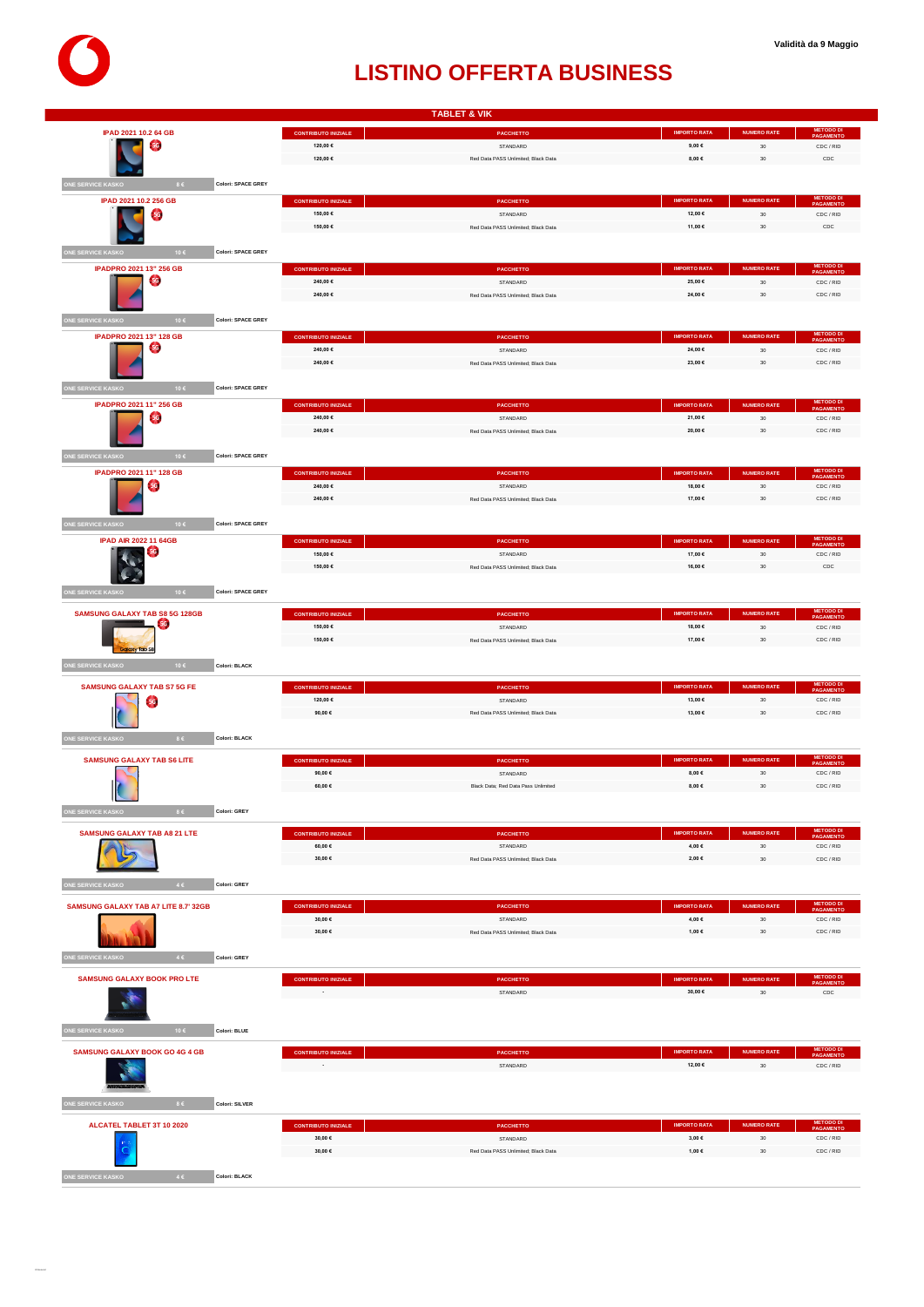

|                            |           |                   |                                   | <b>TABLET &amp; VIK</b> |                     |                    |                                      |
|----------------------------|-----------|-------------------|-----------------------------------|-------------------------|---------------------|--------------------|--------------------------------------|
| <b>HUAWEI CPE MIFI 5G</b>  |           |                   | <b>CONTRIBUTO INIZIALE</b>        | PACCHETTO               | <b>IMPORTO RATA</b> | <b>NUMERO RATE</b> | <b>METODO DI</b><br><b>PAGAMENTO</b> |
| 59                         |           |                   | 120,00 €                          | STANDARD                | 11,00 €             | 30                 | CDC / RID                            |
|                            |           |                   |                                   |                         |                     |                    |                                      |
|                            |           |                   |                                   |                         |                     |                    |                                      |
| <b>ONE SERVICE KASKO</b>   | <b>No</b> | Colori: WHITE     |                                   |                         |                     |                    |                                      |
| <b>HUAWEI CPE B311 221</b> |           |                   | <b>CONTRIBUTO INIZIALE</b>        | PACCHETTO               | <b>IMPORTO RATA</b> | <b>NUMERO RATE</b> | <b>METODO DI</b><br><b>PAGAMENTO</b> |
| .                          |           |                   | the control of the control of the | STANDARD                | 2,00 €              | 30                 | CDC / RID                            |
| $\mathfrak{m}$             |           |                   |                                   |                         |                     |                    |                                      |
|                            |           |                   |                                   |                         |                     |                    |                                      |
| <b>ONE SERVICE KASKO</b>   | 4E        | Colori: WHITE     |                                   |                         |                     |                    |                                      |
| <b>ZTE R219</b>            |           |                   | <b>CONTRIBUTO INIZIALE</b>        | PACCHETTO               | <b>IMPORTO RATA</b> | <b>NUMERO RATE</b> | <b>METODO DI</b><br><b>PAGAMENTO</b> |
|                            |           |                   | <b>Contract Contract</b>          | STANDARD                | 1,00 €              | 30                 | CDC / RID                            |
| $\left[ \circ \right]$     |           |                   |                                   |                         |                     |                    |                                      |
|                            |           |                   |                                   |                         |                     |                    |                                      |
| <b>ONE SERVICE KASKO</b>   | 4C        | Colori: WHITE     |                                   |                         |                     |                    |                                      |
| <b>HUAWEI VIK K5161 4G</b> |           |                   | <b>CONTRIBUTO INIZIALE</b>        | <b>PACCHETTO</b>        | <b>IMPORTO RATA</b> | <b>NUMERO RATE</b> | <b>METODO DI</b><br><b>PAGAMENTO</b> |
|                            |           |                   | the company of the company        | STANDARD                | 1,00 €              | 30                 | CDC / RID                            |
|                            |           |                   |                                   |                         |                     |                    |                                      |
|                            |           |                   |                                   |                         |                     |                    |                                      |
| <b>ONE SERVICE KASKO</b>   | <b>No</b> | Colori: DARK GREY |                                   |                         |                     |                    |                                      |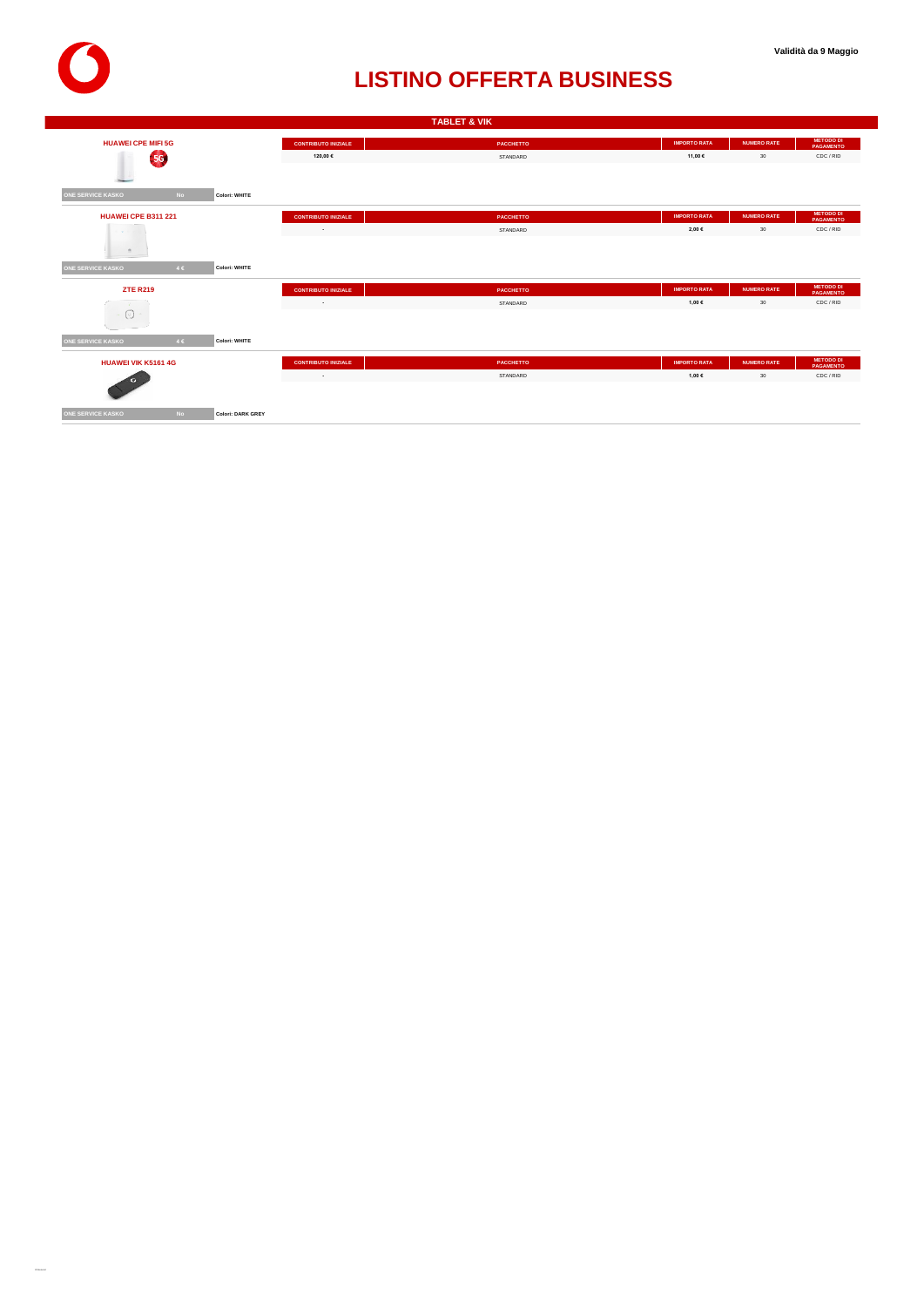#### **RETE FISSA**

**POLYCOM TRIO 8500 CISCO 8851 2 PULSANTIERE BEKEM**

**CISCO 6851 GIGASET CORNETTA** 











**Rata: 5€ Rata: 1€ Rata: 3€ Rata: 3€**

**S700 H PRO GIGASET S700H PRO BASE N510**



 $\begin{array}{c} \hline \ \hline \circ \end{array}$ 



**TECDESK MODEL 5** 





#### **POWERBANK 10Mah FAST CHARGING**





**GIGASET CORNETTA ADDIZIONALE**

E.

<u>La Fin</u>











**ACCESSORI**











**APPLE 20W USB C POWER ADAPTER**

### **Rata: 1€**

**CAMSUNG FLIP COVER S PEN ZFOLD3 5G**